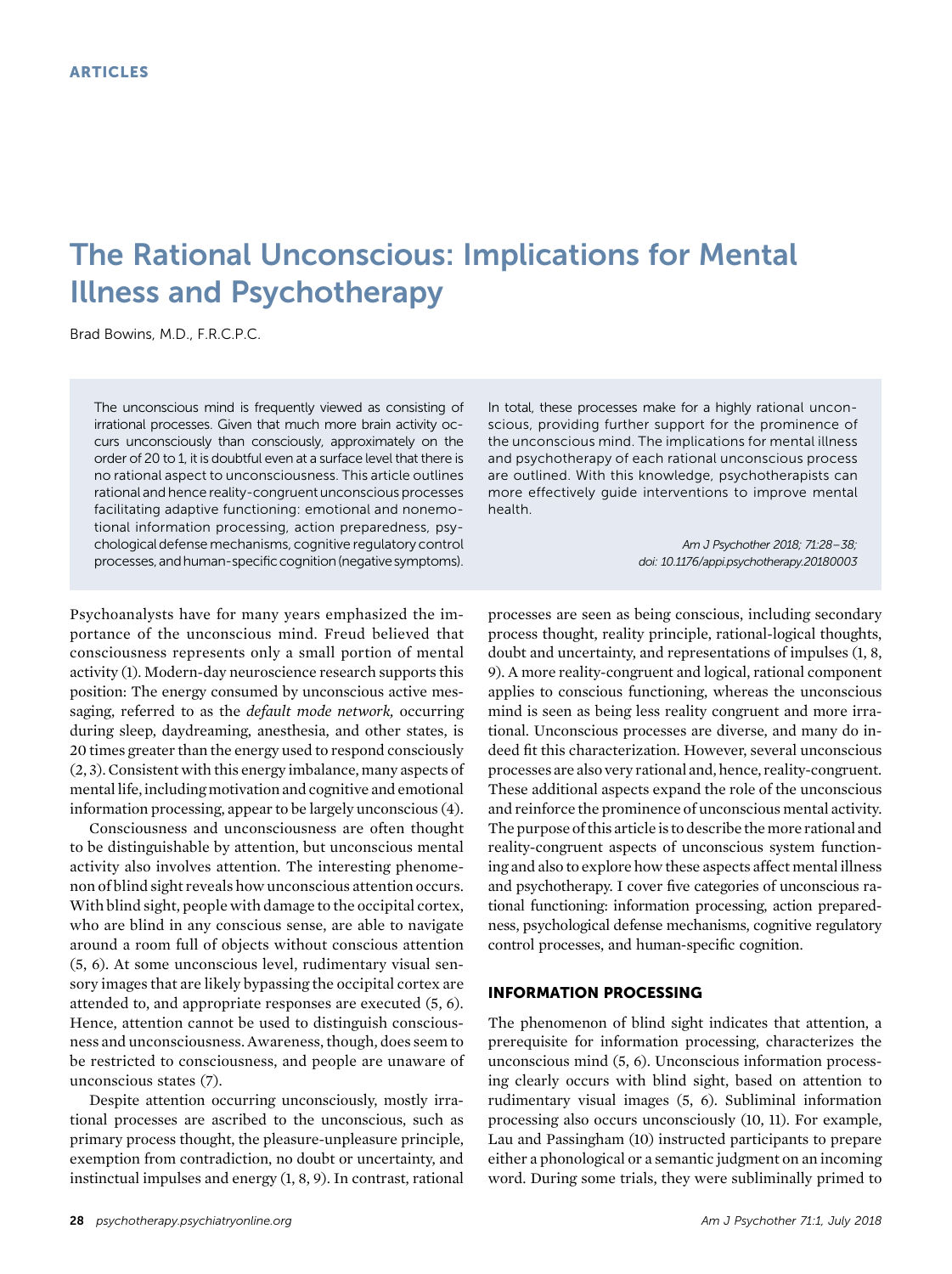do the opposite, and on these trials brain activity in areas relevant to the main task was reduced, whereas activity related to the primed task was enhanced. Also demonstrating unconscious information processing is the Poetzl effect: When the overall information content of an event overwhelms conscious information processing capacity because of restricted exposure conditions, unconscious encoding of the consciously missed information can occur, and this information subsequently reemerges in dreams, fantasy, drawings, imagery, word association tests, and responses to Rorschach materials (12). With both subliminal information and the Poetzl effect, the relevant information must be attended to and processed unconsciously.

The information processing function of the unconscious has been referred to as the "cognitive" unconscious (13). At a concrete level, the unconscious regulates various crucial physiological states, such as heart rate, blood pressure, temperature, and blood sugar levels, taking in information from diverse sources throughout the body and responding. In addition, Eagle (13) has indicated that some processes below the level of awareness seem capable of carrying out highly complex and intelligent operations, such as the semantic analysis of a stimulus. Consistent with this perspective, the unconscious might even be better at making decisions in complex scenarios (14–16). For example, Dijksterhuis (14) presented participants with information about four apartments, each described by 12 different aspects. After participants read all the information, they followed one of three procedures: Decide on the apartment they wanted right away; think over their choice consciously without distraction; or perform a very taxing working memory task preventing conscious thought and thenmake a decision once the task was completed. Better decisions (more positive and fewer negative features) were actually made by the last group, who were likely only processing the complex information unconsciously (14). This result might have occurred because unconscious attention appears to be more parallel, allowing simultaneous processing of different information streams (9, 15). Consciousness attention is limited, such that only one focus can occur at a time, unless others are completely automatic (7). The capacity of the unconscious to process complex and multifaceted material might then be significantly greater. This capacity likely also accounts for implicit learning occurring in the absence of consciousness.

Another aspect of information processing that occurs largely unconsciously pertains to emotions. Research strongly suggests that some form of cognitive activating appraisal is involved in the vast majority of, or even all, emotional responses (17–19). When loss is perceived, sadness occurs (20–22). Fear arises when cognitive activating appraisals detect threat or danger (20, 21). Anger involves the perception of violation or damage (23–25). Disgust is indicative of some form of contamination, whether physical or moral (25–27). Shame occurs when cognitive activating appraisals detect the commission of a significant moral transgression (28). Surprise indicates the sudden presence of an

unexpected occurrence, either positive or negative (29, 30). Happiness involves a perception of gain or success (24, 31). Interest arises with the detection of something offering the potential for reward (29).

When cognitive activating appraisals detect these socalled deep structures, the corresponding emotion arises (17). Deep structures reflect realistic scenarios associated with important resources and are in this way realitycongruent (32). Cognitive activating appraisals can occur consciously, as for example a person thinking, "He took advantage of me," leading to the perception of violation and a feeling of anger. However, a quick consideration of the numerous emotions people experience throughout any given day reveals that only some involve conscious thoughts. In many instances, these thoughts are completely unconscious and are influenced by people's early life experiences, wishes, needs, urges, and defenses interacting with current circumstances. Psychotherapy is often required to bring these thoughts to consciousness where they can be focused on, such as with cognitive restructuring or psychodynamic interpretations.

Once therapists appreciate how rational emotional information processing is, greater advances in therapy are possible, on the basis of deciphering the thoughts underlying emotions. For example, if a person is frequently angry, then that person unconsciously and consciously perceives many instances of violation or damage. By having the person restructure his or her perceptions by consciously generating alternative interpretations other than violation or damage, the person will become less angry. For example, when a passenger pushes past a person as he or she exits a subway car, an individual who is prone to anger might readily think, "That inconsiderate [profanity]," whereas a person who is not prone to anger might think, "Maybe she is rushing to a sick child, or is panicky and has to get off." Same incident, different perceptions—one type involves the perception of violation, producing anger, and the other does not, resulting in a calmer reaction. As people learn to consciously generate more alternative perceptions, anger subsides, and eventually they start to unconsciously generate nonviolation perceptions. Itis not uncommon for early-life negative or traumatic experiences to contribute to ongoing perceptions of violation, and psychotherapy directed at helping the person consciously process these experiences can reduce the motivation for violation-based perceptions.

The same process applies to sadness-inducing perceptions, in which a person perceives excessive losses, and fearinducing perceptions such that a person perceives excessive threat or danger. By altering perceptions to see less in the way of loss and threat, a person will experience less sadness and fear, respectively. It is important to not confuse emotional information processing and briefly experienced emotions with mood states or with depression and anxiety.Mood states arise when emotional reactions of a certain type persist over hours or perhaps days, such as when a person perceives a major threat and feels persistent fear. Anxiety and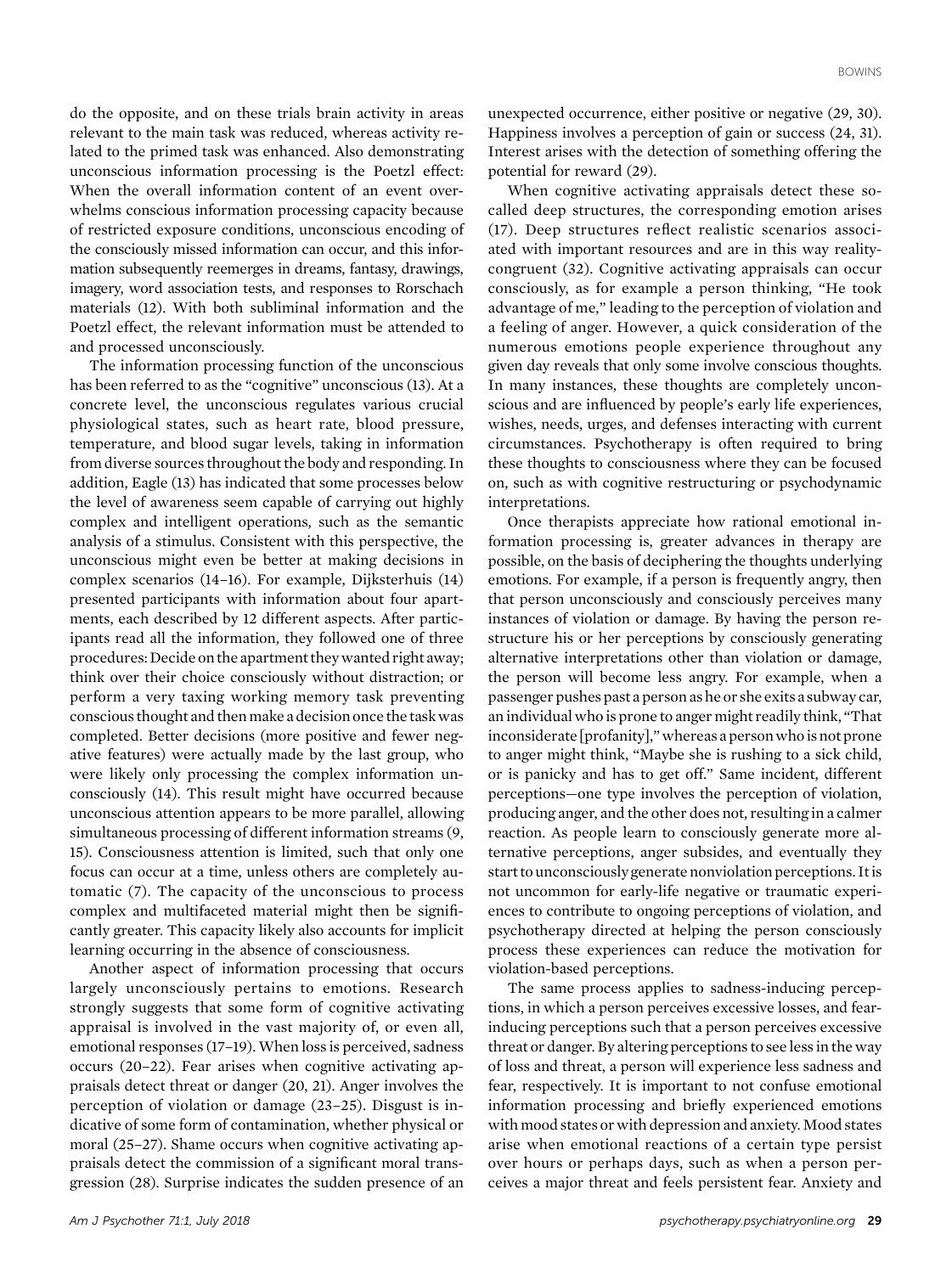depression involve amplified fear and sadness, respectively, often entailing mutually reinforcing negative thoughts and emotions (31–33). This "amplification effect" arises from the evolution of human intelligence, which has provided humans with the capacity for more intensive, extensive, and persistent thoughts, making them both more upbeat when this amplification process takes a positive form, such as with happiness and interest, but depressed or anxious when it takes a negative form, as with sadness and fear (32, 33).

Both emotional and nonemotional information processing then occur largely unconsciously and have a very logical and, hence, rational aspect. Reality congruency, often thought to be inconsistent with unconsciousness, is fostered by the rationality of unconscious information processing. It might be opined that emotions often seem irrational and dysfunctional, but these occurrences become more understandable when one considers, first, the presence of positive and negative biases and, second, the amplification effect provided by human intelligence. For instance, if a person interprets a fairly neutral comment from his or her boss in a negative fashion, fear occurs because of a bias favoring the perception of threat.Thoughts can amplify this perception of threat, such as "What if the boss wants to fire me and is trying to find reasons to let me go?" Feeling more fearful, the person generates more negative scenarios, resulting in an irrational escalation of the fear response. The irrationality arises from the negative bias and amplification effect, although the underlying emotional information processing of threat perceptions and fear is rational. The negative side of amplified emotional states sets the stage for anxiety disorders and depression (32, 33).

# ACTION PREPAREDNESS

An aspect of unconscious brain functioning consistent with unconscious (and also conscious) information processing is action preparedness (2, 3, 34, 35). It is often assumed that consciousness is absolutely required for volition, but evidence suggests otherwise (15). Readiness potential for action has been identified a full second before the action, whereas the conscious decision to act occurs only one-quarter second earlier (34). Libet et al. (34) had subjects freely move their index finger and report their conscious decision to move it. The conscious decision came one-quarter second before the movement, whereas neural activity associated with the event came a second before the action—three-quarters of a second before the conscious decision. Addressing potential deficiencies in the Libet et al. study, Soon et al. (35) replicated it with modifications and found that in the frontal and parietal cortex, unconscious activity occurred up to 10 seconds before performance of the given behavior.

To facilitate action preparedness, the unconscious mind appears to collect information from the environment, generate models or probability estimates of potentialities, act in relation to these models, and compare incoming information against the predictions of the models (15, 36, 37). From a psychoanalytic perspective, the products of unconscious prediction enter consciousness in the form of dreams, narratives, and transference (38).Wishes play a major role in this unconscious predictive ability, according to Freud (39): "The wish makes use of an occasion in the present to construct, on the pattern of the past, a picture of the future" (p. 125).

Working from a more neuroscientific perspective, Gray (37) postulated a comparator system that predicts the next state of the world as perceived through the senses and compares this product with incoming data, providing matchmismatchinformation.Mismatch produces a predictive error (40, 41). Conscious attention is diverted to these predictive errors, at least of the negative type (37, 40). Interestingly, conscious awareness of unconscious action preparedness might provide for the feeling of déjà vu: people have an intuitive sense that events will unfold in a certain fashion based on an awareness of unconscious probability estimates of future potentialities, and when unconscious predictions match reality precisely, a déjà vu feeling might arise, giving people the false feeling that they have experienced this event previously. Consciousness awareness plays a key role in motivating adaptive responses to circumstances, such as the movement of grass indicating a predator and motivating a quick withdrawal (42). Indeed, consciousness might have evolved to optimize actualization of adaptive potentialities and diminish the actualization of maladaptive potentialities, based on the motivational value of conscious awareness (42).

In the absence of depression or anxiety, unconscious action preparedness demonstrates a positive bias, as do conscious evaluations, consistent with information processing positivity biases (31, 43–45). For example, mental health involves an optimistic bias regarding the future (31, 45, 46). Clinical depression and anxiety disorders demonstrate extensive negative distortions in unconscious and conscious information processing (31, 46, 47). These negative distortions slant action preparedness in a negative direction. In the case of depression, a higher probability is assigned to loss outcomes, and feelings of sadness or depression arise in anticipation of these outcomes. Action planning is oriented to loss. With anxiety, a higher probability of threat or danger outcomes is assigned, and feelings of fear and anxiety arise. Action preparedness emphasizes threat and danger, with avoidance frequently occurring.

Psychotherapy of various forms fosters a positive shift in information processing, thereby correcting these negative distortions (32, 48). Consequently, probability estimates of loss and threat outcomes are reduced, and probability estimates of good outcomes are increased. This process is very straightforward for cognitive-behavioral therapy (CBT), but it applies equally to other therapies (32, 48). For instance, analysts interpret unconscious material related to conflicts, which is frequently expressed in a disguised form in dreams and transference, elevating them to a conscious level where they can be revised (32, 48). Hence, with psychotherapy negative unconscious biases related to action preparedness are shifted tomore positive ones. Being aware of how negative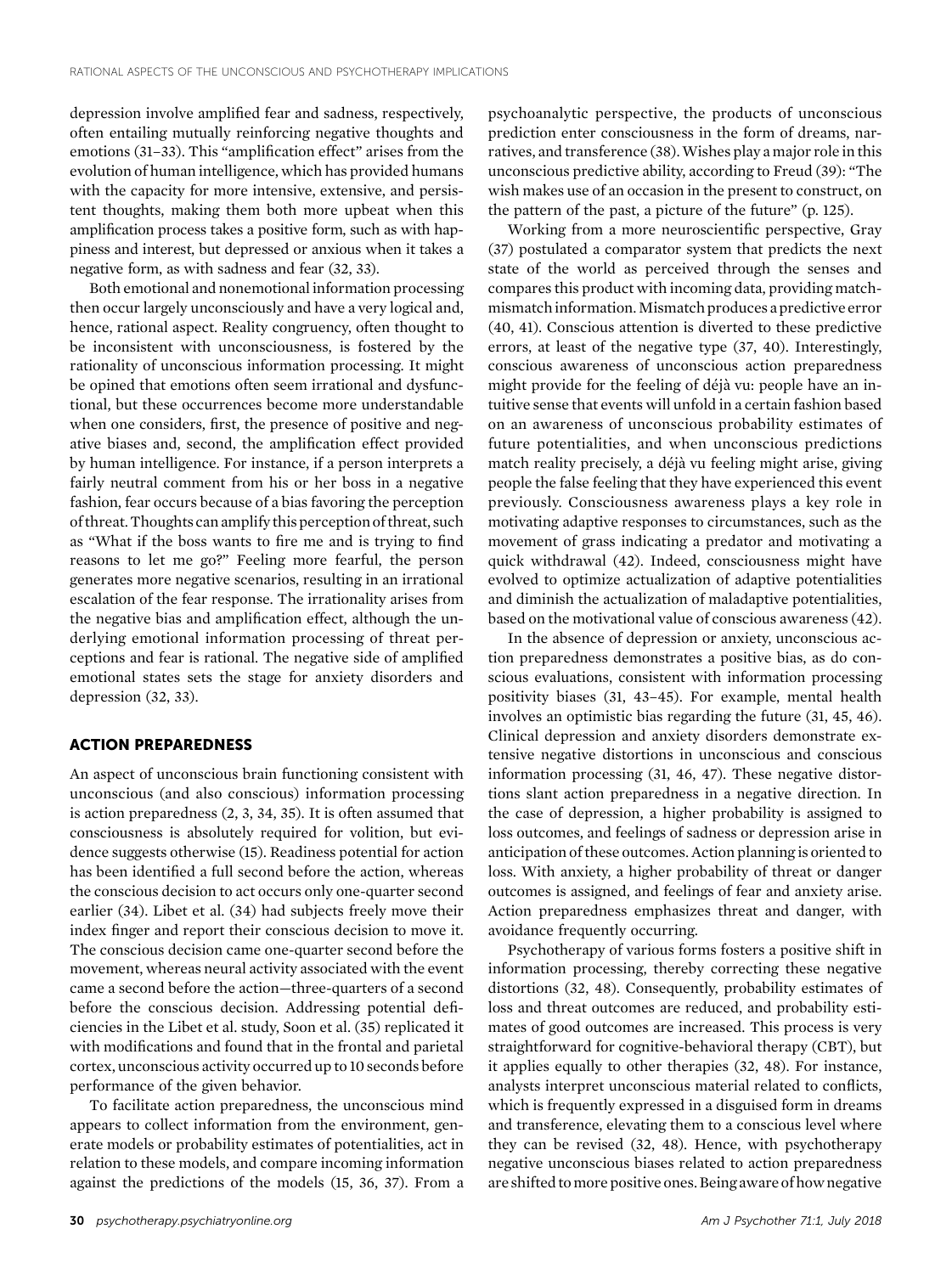distortions associated with anxiety and depression bias action preparedness provides psychotherapists with additional motivation to identify these distortions and help clients shift them in a more positive direction, thereby fostering more positive action preparedness.

# PSYCHOLOGICAL DEFENSE MECHANISMS

Sigmund Freud described mechanisms that defend the conscious mind from intolerable unconscious inputs (49). Vaillant later arranged specific defense mechanisms into immature, intermediate-neurotic, and mature. Immature defense mechanisms consist of defenses such as schizoid fantasy, splitting, idealization and devaluation, projection, hypochondriasis and somatization, undoing, acting out, and denial (50, 51). Intermediate–neurotic ones include intellectualization, rationalization, repression, isolation, reaction formation, and displacement (50, 51). Mature defense mechanisms consist of humor, sublimation, anticipation, altruism, and suppression (50, 51). This classification is based partly on the general adaptive value of the defense and partly on the stage of life when the defense is most likely to be expressed (50, 51). For example, acting out is common in childhood despite its limited adaptive value, whereas more mature defenses are most frequently encountered beyond childhood and adolescence. Rather than occurring in discrete clusters, defense mechanisms appear to occur on a continuum from immature to mature (52). Trijsburg et al. (52) had experienced psychoanalysts rate the maturity level of psychological defense mechanisms and applied various statistical analyses to the data, including factor analysis. They found more support for a unidimensional representation from least to most mature (52).

An inverse relationship exists between the maturity level of classical psychological defenses and the degree of cognitive distortion: The more mature the level of defense is, the less occurs in the way of cognitive distortions, and the more immature the level of defense is, the greater the cognitive distortion (33). For example, schizoid fantasy, one of the most immature defenses, involves extensive cognitive distortion such that reality congruency is compromised, whereas humor, a very mature defense, entails only an attenuation of a negative state. Bowins (32, 33) proposed that psychological defensemechanisms arelargely based on two main templates, positive cognitive distortions and dissociation. Dissociation produces a detachment from negative emotional states and is arranged on a continuum from emotional numbing to absorption with or without imaginative involvement, depersonalization and derealization, amnesia, and identity fragmentation. Most of the classical psychological defense mechanisms represent positive cognitive distortions, although several have strong elements of dissociation, such as splitting, reaction formation, repression, isolation, and suppression (32, 33).

Psychological defense mechanisms, however conceived, are actually highly rational in that they provide resilience to and adaptive compensation for emotional stress and reduce the likelihood of negative emotional states escalating to depression and anxiety disorders, likely accounting for their evolution (32, 33). It might be argued that immature defenses are not adaptive, but when expressed in childhood or the teenage years they represent the available capacity of the person at that age, and they do reduce emotional stress in the moment. For instance, a child being abused might engage in schizoid fantasy involving mystical creatures that will save him or her in order to feel hope and comfort. When expressed at a later age, immature defenses can still provide relief from emotional stress in the moment, such as when a person with borderline personality disorder splits treatment providers. However, the use of these defenses in older individuals does have a negative impact on relationships and overall functioning, and therapeutic interventions are important.

In general terms, mental health is characterized by a defensive positivity bias, or positive cognitive distortions (31, 43). Beck (31) stated that the greatest explanatory power is provided by a model stipulating that the nondepressed cognitive organization has a positive bias; as it shifts toward depression, the cognitive bias is neutralized, and as depression develops, a negative bias occurs. In effect, the illness captures the defense, with depression transforming the healthy positive defensive bias into a negative bias, much as the immune system turns against the self in autoimmune conditions (32, 33). Psychotherapy of different forms transforms the negative bias into a healthy positive bias (32). CBT, or at least the cognitive part, does so most directly by reappraising negative perspectives, but psychotherapy in general tends to help people reframe negative scenarios and generate a more positive narrative (32). In addition, psychotherapy, particularly that of a psychodynamic orientation, shifts classical defensemechanisms fromimmature tomature in those with borderline personality disorder, and in people with other personality disorders, for that matter (53, 54).

For the most part, psychological defenses are unconscious and are applied without conscious awareness to cope with emotional stress. A unique option in psychotherapy is to directly address defense mechanisms in sessions (55). This technique involves using therapist-client interactions, as well as interactions outside of therapy reported by the person, to identify the use of immature defenses and demonstrate how the defenses used limited outcomes—for instance, how acting out and splitting treatment providers limit progress in therapy. Mature defenses are explained, and examples are provided of how their application would have resulted in improved outcomes. Instead of acting out and splitting treatment providers, sublimating negative energy into constructive endeavors such as psychotherapy can advance personal growth. Likewise, anticipating negative outcomes and proactively managing these situations leads to positive outcomes. Role-playing can be used to enhance the person's progress in shifting from immature to mature defenses. This process is aided by how mature defense mechanisms can be consciously controlled (33). These therapeutic strategies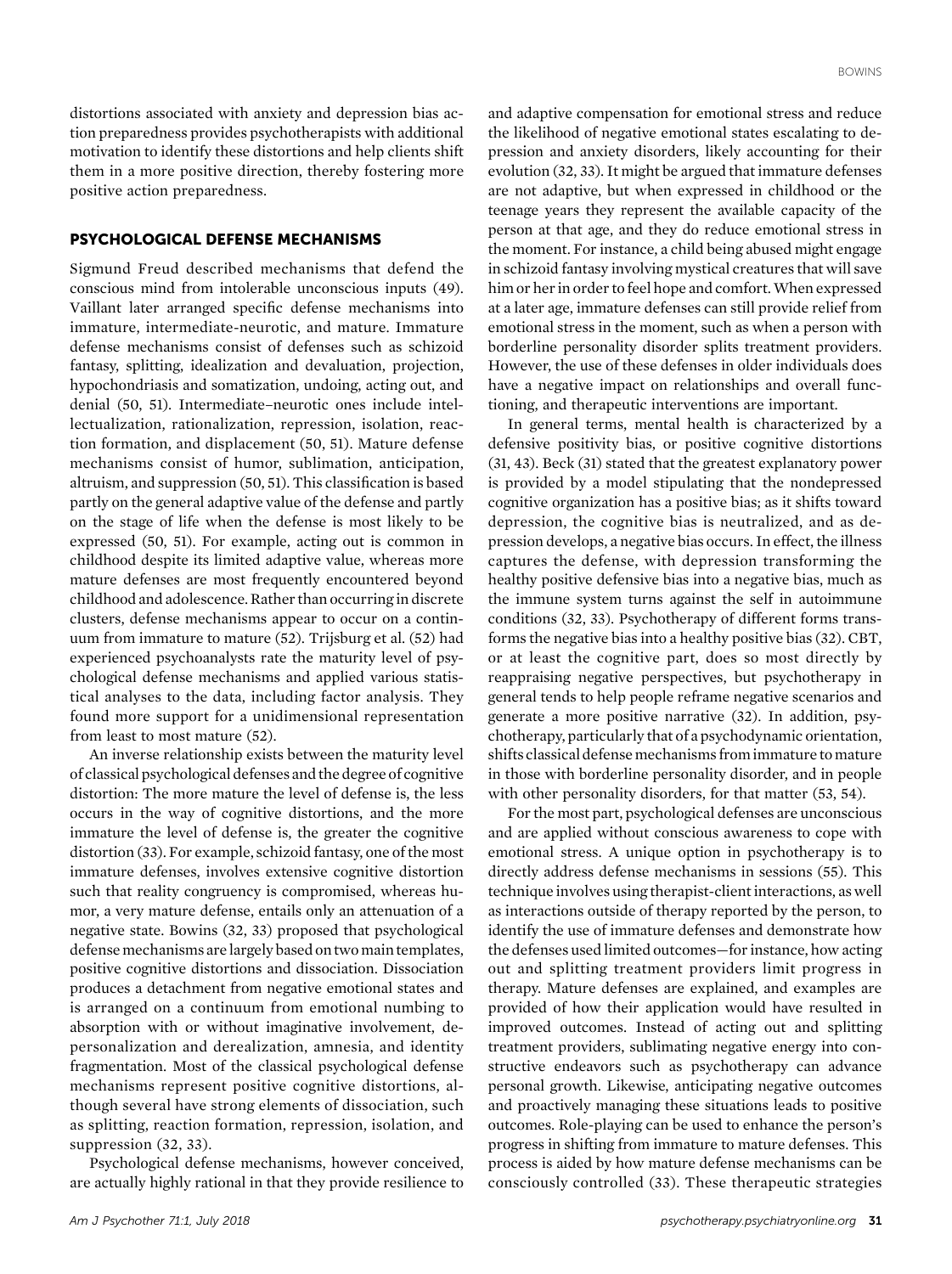typically involve applying conscious awareness to largely unconscious defensive processes.

## COGNITIVE REGULATORY CONTROL PROCESSES

All biological systems rely on regulatory control over essential processes. Within one's own body, physiological parameters such as electrolyte composition, blood sugar level, temperature, and blood pressure are tightly controlled.When this regulation falters, disease occurs, as with diabetes, which involves deficient control of blood sugar levels, and hypertension, or sustained high blood pressure. Even the growth of cells is controlled by various signals to keep the system in balance.

Although biological regulation is well established, regulation over psychological states is not sufficiently appreciated (56). However, it appears to apply as much as does regulation over biological processes. For example, thereis solid evidence that amygdala-based fear and anxiety responses are regulated by prefrontal cortex (PFC)-amygdala connectivity, typically ensuring that exaggerated anxiety reactions are attenuated to promote adaptive functioning (57–59). Excessive fear and anxiety involve amplified activity in limbic and paralimbic structures and decreased activity in the PFC (57–63). This pattern is typically interpreted as the PFC not exerting sufficient top-down regulation of limbic system fear and anxiety responses (57–59, 62–66). PFC-amygdala connectivity also regulates phobic reactions derived from increased amygdala activation (67). The PFC is the brain's master controller, accounting for a third of the human cortex, and uncontrollable acute and chronic stress impede normal PFC functioning, impairing regulation (64, 65). Greater PFC and reduced amygdala activation have been observed in patients with social anxiety disorder who completed CBT (57). Excessive sadness contributing to depression likely also involves impaired PFC regulation of excessive limbic system responses.

Regulation over emotional and related psychological processes occurs entirely unconsciously (68) and is highly rational; irrationality only transpires when this regulation fails and excessive negative emotional-cognitive states arise, such as fear of benign entities. Unconscious regulation also applies to defense mechanisms, in that people are not aware of what defense mechanism is selected to deal with a stressor, how long it is applied, or why its use is terminated (55). Impaired regulation over defense mechanisms is commonly seen in people with borderline personality disorder (55).

Psychological regulation and impairments to it might even extend to psychosis and mania (56, 69, 70). Regarding psychosis, the PFC and other higher cortical structures appear to block extreme cognitive distortions, thought form variants, and sensory perceptual experiences (psychosis) from the conscious and awake state to facilitate the reality congruency necessary for adaptive functioning (56, 70). During sleep, when reality congruency is not a concern, this regulation is relaxed and psychotic equivalents are expressed in dreams

(56, 70). Research evidence supports the notion of impaired cognitive regulatory control over psychotic-level cognitions, and that the PFC is a key site for these regulatory processes (71–73). During dreaming, when psychotic equivalents are expressed, there is less PFC activity (73) and the bizarreness of a dream is directly related to the degree of hypofunction of the PFC (74). Creativity has often been linked to psychotic thought capacity, and this linkage appears related to cognitive regulation, or reductions thereof, over cognitive distortions: research has revealed that the PFC is less active during creativeidea generation butmore active when the products of creative thought are implemented (72). Psychedelic drugs were believed to induce psychosis by increasing brain activity, but it appears that reduced cognitive control is pivotal (71). Carhart-Harris et al. (71) discovered that psilocybin, the hallucinogenic in "magic mushrooms," reduces activity in control centers of the brain, such as the PFC, thalamus, and anterior and posterior cingulate cortices, and that the greater the reduction in activity within these control regions is, the more intense the self-reported psychedelic experiences are. Conceivably, the link between marijuana use and psychosis might work in the same way.

As pertains to mania, the real issue might be deficient regulation over hypomania, allowing it to transform into dysfunctional mania. Hypomania appears to have evolved as a defensive response designed to temporarily override or interrupt depressive inhibition in the here-and-now to restore adaptive functioning via increased physical, social, and mental activity (69). Supporting this defensive role, hypomania occurs on a one-to-one ratio with depression, translating to 3%-6% of the general population worldwide, with mania much less common at 1% (75–77). Consistent with this prevalence ratio, hypomania typically does not progress to mania (75, 78–80). If cognitive regulation over hypomania is impaired—for example, because of alcohol, medication or illicit drugs, stress, or genetic vulnerability, often acting in combination—mostly adaptive hypomania can progress to dysfunctional mania (69). Hypomania and mania are not discrete entities; they instead occur on a continuum, enhancing the possibility of this occurrence (69). Hypomania is often viewed as dysfunctional, a view facilitated by the DSM-IV and DSM-5 minimum four-day criteria (81) when research has identified the modal time frame as one to three days (82–85). A substantial body of research supports the position that hypomania is typically adaptive (76, 82, 86–89, Kraepelin [1921] cited in 87). This model can also explain why mania frequently entails psychosis: If regulation over the progression of hypomania to mania is impaired, the probability is increased that regulation over psychotic-level cognitions and sensory perceptual experiences will also be impaired (56, 69, 70).

Impairmentsin regulation over psychological states can be addressed via psychotherapy. Cognitive-behavioral and related techniques, such as cognitive reappraisal, suppression therapy, willful detachment, and absorption in positive activities, might actually work by restoring healthy cognitive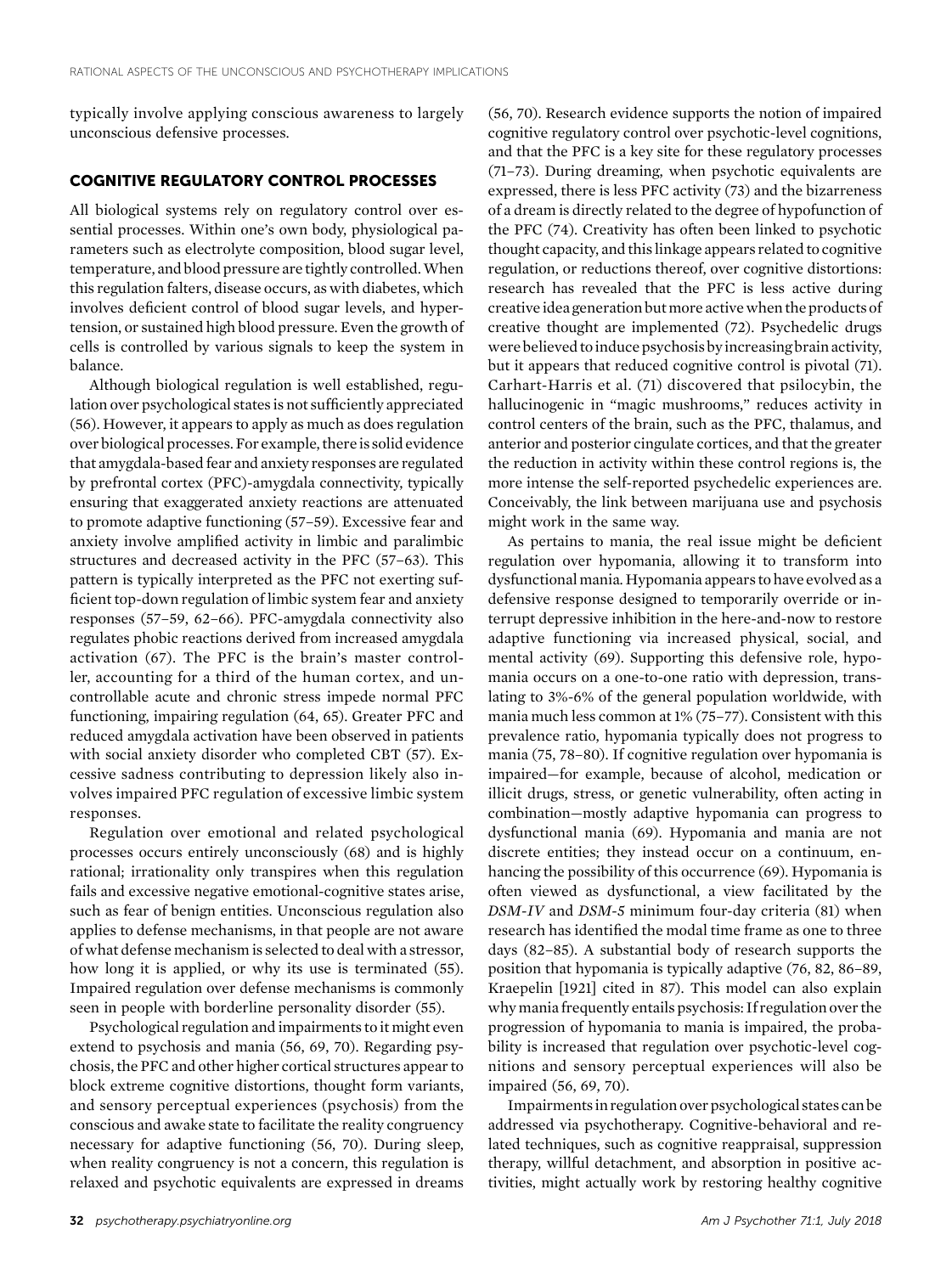regulatory control—cognitive regulatory control therapies although they are not typically framed in this way (90). These techniques succeed in increasing PFC activity and reducing excessive limbic system activity, thereby diminishing excessive emotions pertaining to anxiety and depression (57, 91, 92). For example, if a person is very anxious, absorption in relaxing activities suited to the person and conscious detachment from anxiety-provoking thoughts using the relaxing absorptive foci—techniques falling under therapeutic dissociation strategies (93)—can help downregulate the excessive fear and anxiety. Likewise, reappraising circumstances to see less in the way of threat helps to enhance cognitive regulatory control.

Cognitive-behavioral and related techniques can also be used to treat psychosis. These techniques include asking the person to provide evidence for beliefs, generating alternative perspectives, and testing the various possibilities (94–96). For example, requesting evidence to support the notion that neighbors are entering a person's apartment and generating other options for missing items, such as misplacing or accidently discarding them. All such techniques rely on the principle of normalization: Psychosis occurs on a continuum, and therapeutic strategies can normalize extreme expressions (96, 97). With motivated and self-aware individuals having psychosis, these techniques can treat delusional thinking, and the benefits are usually enhanced when combined with antipsychotic medication (90).

On the basis of assumptions that hypomania is adaptive for the most part and that hypomania and mania occur on a continuum, various cognitive regulatory control techniques, such as relaxation strategies, reduced stimulation, and withdrawal from substances that foster mania, can stop the progression from hypomania to mania (90). These techniques often have to be complemented with brief-duration antipsychotic or benzodiazepine medications, and they only work with people who are self-aware and motivated, and when there is regular and solid patient-therapist interaction (90). For a detailed discussion of cognitive regulatory control therapies, see Bowins (90). A pivotal aspect of cognitive regulatory control techniques is the application of conscious awareness to regulatory processes that are usually entirely unconscious. By consciously applying the various strategies described, regulation over the processes fostering mental health is restored, or at least advanced.

## HUMAN-SPECIFIC COGNITION

Operating at an unconscious level are various cognitive processes that characterize humans, hence the term humanspecific cognition (56, 70, 98, 99). The term is not meant to imply characteristics entirely absent in other species or in human ancestors during evolution; traits are derived from preexisting templates on the basis of how natural selection conserves resources by building on what has come before (100). The term instead refers to the compilation of cognitive abilities that distinguish humans behaviorally from other

species. These abilities include basic cognition, social cognition, and motivational states. Basic cognition largely refers to executive functions, including working memory, initiation, inhibition, cognitive flexibility, task completion, attention, planning, organizing, and monitoring (99, 101–107). Social cognition includes how people think about themselves, others, social situations, and interactions (so-called theoryof-mind deficits), plus emotional information processing, understanding complex social-emotional scenarios such as irony and sarcasm, and social drive limitations (99, 108–113). The third form of human-specific cognition consists of various motivational states (114–116). Some of the rational unconscious processes already discussed rely on these humanspecific cognitive capacities, such as information processing. These capacities also support and add to conscious experience, as with cognitive flexibility, which allows rapid shifts in conscious ideation.

When human-specific cognition fails, so-called negative symptoms transpire (56, 70, 98, 99). In addition to defects in executive functioning and social cognition, these symptoms include amotivational or absence symptoms consisting of apathy, avolition, anhedonia, alogia, motor retardation, affective flattening, poverty of speech, and absence of play and curiosity (114–116). Negative symptoms are a largely unappreciated aspect of mental illness because they are only somewhat recognized in schizophrenia when they form an integral part of this illness, and they play a pivotal role in many other mental health conditions. In schizophrenia, they are prominent but less dramatic than psychosis or positive symptoms (117, 118). It is quite likely that the disease processes involved in negative symptoms impair cognitive regulatory control over psychotic-level cognitions, resulting in psychosis (56, 70). Although bipolar disorder is not usually thought of in terms of negative symptoms, they are actually very prominent (119–124). As in the case of schizophrenia, negative symptoms likely play a role, in this instance via impaired regulation over the conversion of largely adaptive hypomania to mostly maladaptive mania, as well as psychosis with mania (56, 69, 70). Psychosis in depression also likely arises from negative symptoms associated with severe depression.

Several other conditions entail pronounced negative symptoms. Intellectual disability (formerly known as developmental delay and mental retardation) involves global deficits in basic cognition and specific forms of learning impairments, such as for math or language, result from focal deficits in basic cognition related to the nature of the impairment (117, 118). Autism spectrum disorder arises from global deficits in social cognition (117, 118). Considering the extensive nature of the impairments in social cognition in this condition and how critical this form of human-specific cognition is to success, it is not surprising that six years after leaving high school, barely 55% of people with intellectual disability or autism spectrum disorder have any employment, including volunteer or part-time work, whereas people with intellectual disability have a higher rate of employment (125).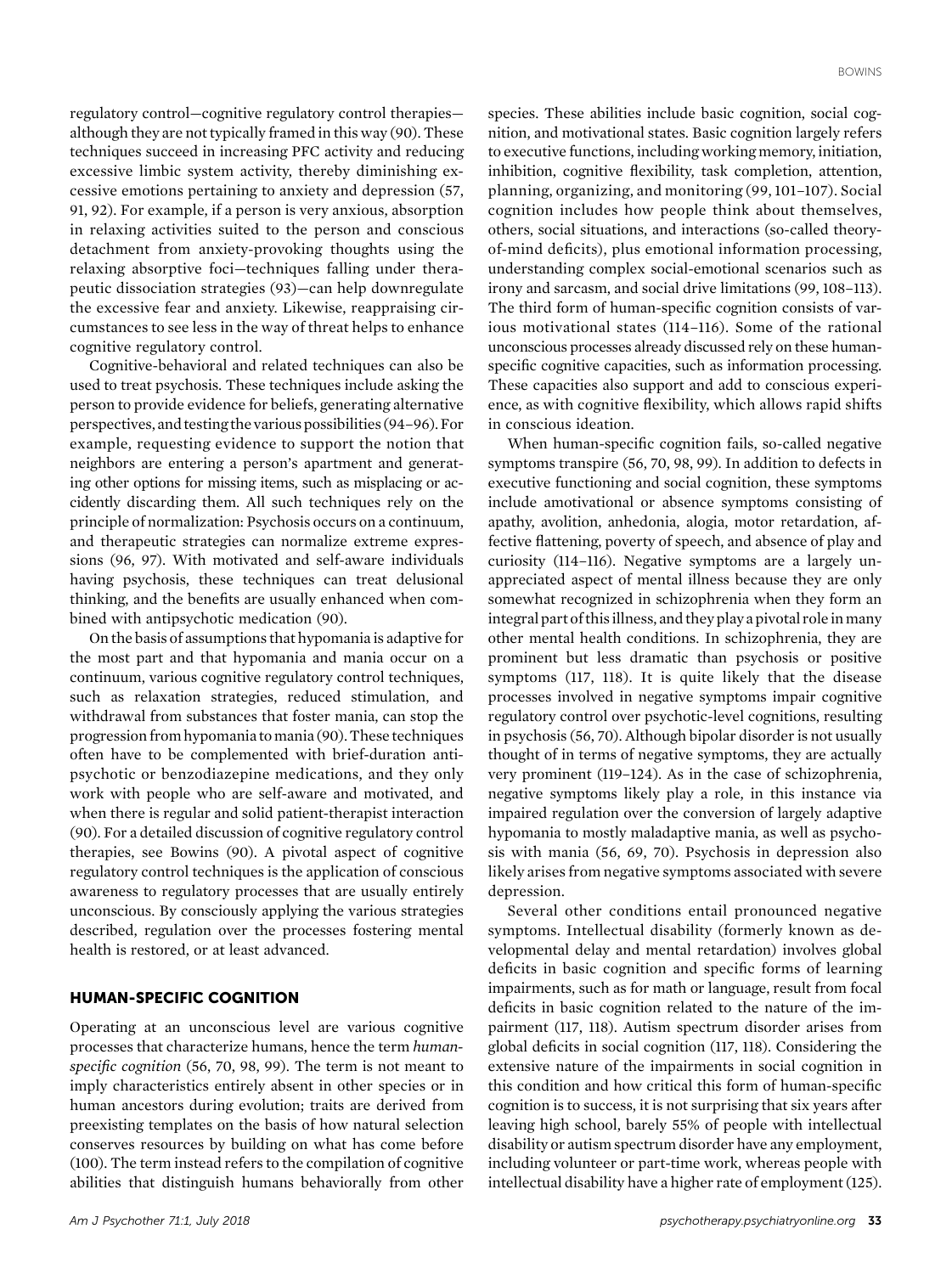Attention-deficit hyperactivity disorder is another condition highly linked to negative symptoms that appears to involve select deficits in basic cognition, such as attention, inhibition, set shifting, and also possibly some social cognition limitations related to emotional information processing (117, 126, 127)

Given the largely neurodevelopmental (and in the case of later-onset schizophrenia likely neurodegenerative) nature of negative symptom conditions, therapeutic interventions tend to be limited (although this is currently a hotly debated area in part because of the commercialization of therapeutic programs), with intensive efforts often producing only small gains (128–131). For example, Dickinson et al. (130) found that extensive cognitive remediation training did not produce a significant benefit on any neuropsychological or functional outcome measure. It is also well-known that intensive therapy for autism is required to produce even marginal gains, let alone significantly improve the social cognitive impairments. Contrast these outcomes with taking an antipsychotic medication to resolve psychosis. Future efforts addressing negative symptoms to preserve human-specific cognition will likely have to be directed at identifying and intervening in the neurodevelopmental phase.

From the perspective of psychotherapy, it is important to appreciate that anyone with deficits in human-specific cognition might have difficulty working with the cognitive, social, and motivational demands of treatment. If the person has impairments to executive functions, such as working memory, cognitive flexibility, and attention, he or she will have challenges processing information, such as transference interpretations or even the working hypothesis for mental illness issues. Consequently, information might have to be parsed out in smaller units and relayed in concrete terms with more examples. Language might also have to be kept very basic. Social cognitive impairments can limit a person's ability to respond appropriately to the social interaction between therapist and client and transform any social learning into constructive improvementsin socialinteractions with others. More extensive role-playing is often required, with assistance provided in identifying emotions in facial expressions (facial expression recognition).

Regarding motivational states, a frequent frustration encountered by therapists is not seeing clients transform therapeutic interventions into behavioral advances away from therapy. Understanding how negative amotivational symptoms, even among those who do not have schizophrenia or a severe mood disorder, play a role in this outcome can reduce frustration. Targeting specific behavioral improvements, as opposed to more general motivation, can help a client progress with behaviors outside of psychotherapy. For instance, the therapist can focus on having the client engage with coworkers at lunch instead of trying to advance socialization in general. Identifying and working with negative symptoms entails conscious awareness, for both therapist and client, of the relevant human-specific cognitions and deficits that exist.

Human-specific cognition is then a set of largely unconscious processes that are crucial to mental health and that when impaired produce negative symptoms. These negative symptoms represent an underappreciated aspect of mental illness because they play a profound role in many mental health conditions while barely being recognized, other than perhaps in schizophrenia. By appreciating the importance of human-specific cognition and negative symptoms, treatment providers will advance in their understanding of mental illness. By identifying and working with impairments in human-specific cognition, a process that entails conscious awareness of negative symptoms, psychotherapists will be better equipped to assist their clients and experience less frustration.

## CASE EXAMPLE

No single or even a few cases can cover all the psychotherapeutic interventions that follow from the rational aspects of the unconscious, but I present a brief case that illustrates several strategies. Amy, a graphic designer in her early 30s, has a combination of depression and anxiety, a common comorbidity, and has experienced psychosis when severely depressed. She takes an antidepressant regularly and lorazepam as needed when her anxiety level is escalating toward the panic range. She is self-aware and conscientious about self-improvement. Regarding emotional information processing, she experiences a great deal of sadness, fear, and at times anger. In therapy, we covered the core circumstances associated with each emotion and how she largely unconsciously processes loss, threat, and at times violation. Through cognitive reappraisal, her emotional information processing has shifted to seeing less in the way of loss, threat, and violation. For example, at work a change in manager does not mean a setback, threat to job security, or violation of the stability of her role. Instead, it is an opportunity to learn new things and grow in her job. Pertaining to action preparedness, we looked at how, with her tendency to process loss, threat, and violation, her mind prepares her for negative circumstances, and she is always in alarm mode. By addressing and correcting the negative distortions, she has shifted to preparedness for potentially positive outcomes, creating a more secure feeling state.

Amy generally uses mature defenses, but when she is stressed or depressed, she tends to apply them to a lesser extent, thereby impairing her capacity to cope. We discussed the process of sublimation and how she can channel the negative energy arising from sadness and depression, fear and anxiety, and anger into constructive efforts at work and in hobby activities. She appreciates the positive energy that ensues from this shift. Regarding cognitive regulation, the negative emotions she experiences with depression, anxiety, and anger suggest that she has impaired higher cortical regulation over limbic system responses. The cognitive reappraisal strategy applied to shift emotional information processing in a more positive direction helps restore this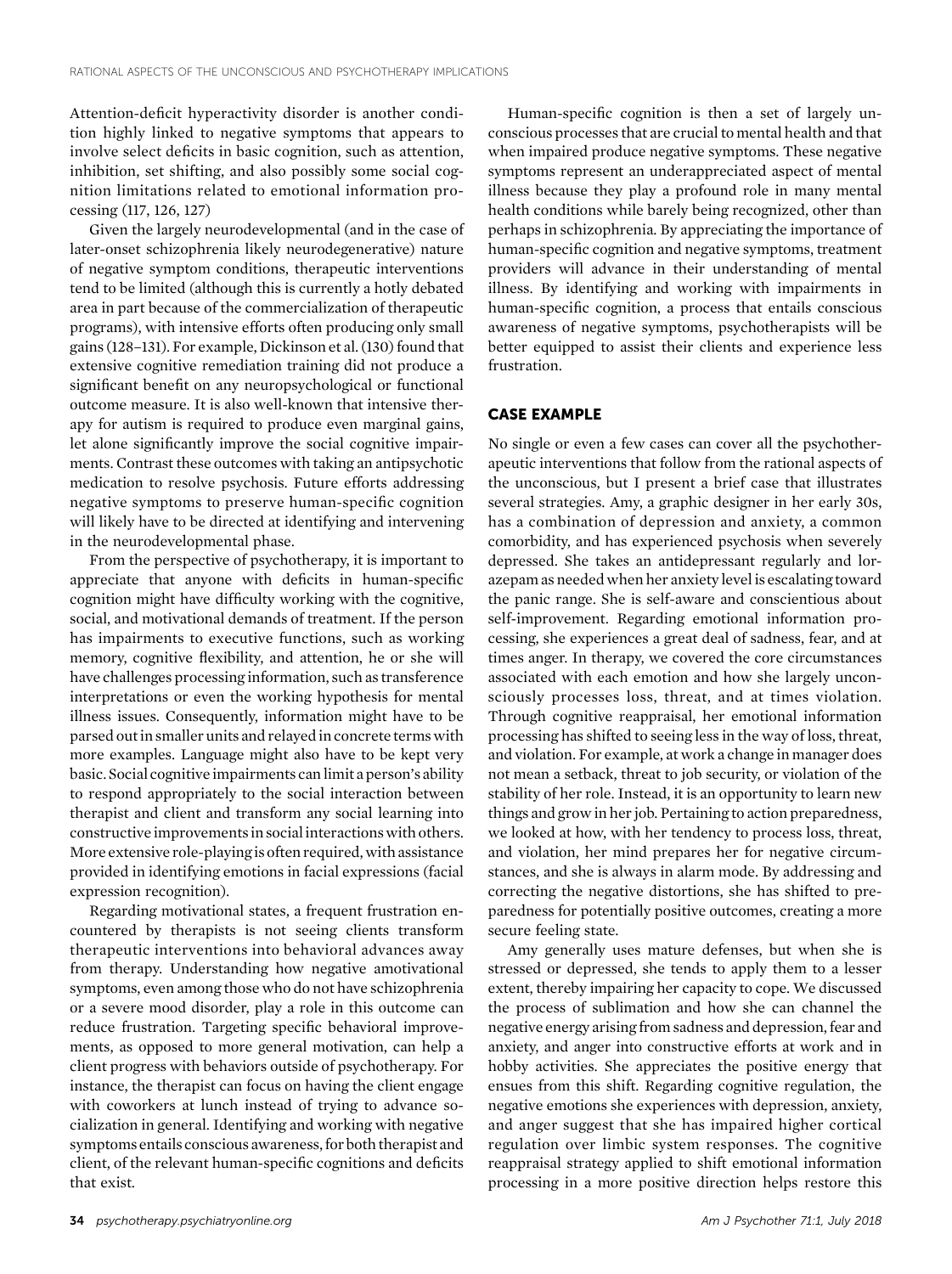regulation. In addition, absorption in positive activities, assisted by sublimation, reduces anxiety by detaching her from perceived threats. Compartmentalizing work stresses from the positive aspects of her job, and also from activities away from work, is another therapeutic dissociative technique. These therapeutic dissociative techniques help Amy to reestablish cognitive regulatory control over the excessive limbic system activity associated with anxiety.

During a couple of severe depressions, Amy has become psychotic with delusions of a persecutory type, believing that coworkers are conspiring to get her fired. Although temporarily adding antipsychotic medication is the primary intervention, cognitive regulatory control techniques were applied to help resolve the psychosis. We went over how she has to show evidence that her accusations are true. As with most delusions, she could not support her claims. She was then encouraged to generate alternative reasons for the actions of others and the events used to support her delusional claims, for instance, "The reason coworkers are not inviting me to lunch is that I am being more negative and it disturbs them," not because "They want to get rid of me." These psychotherapeutic strategies normalize her thought processes and produce a fuller resolution of the psychosis.

Amy's human-specific cognitions are quite intact, but she has some social cognitive limitations that contribute to her negative emotional state. She is introverted and struggles to understand others' motives, limiting friendships and romances. We covered how to interpret the actions of others, including my own as her therapist, to bolster her social cognition. For example, if I am late starting a session, it is not because I do not want to see her, but because I am busy. We focus on improving specific relationships with each coworker, as opposed to coworkers in general. This tailored approach assists her in adjusting her approach to a given person. In sum, the eclectic strategies applied in Amy's psychotherapy bolster her rational unconscious processes, helping her to resolve and prevent mood problems and psychosis.

## CONCLUSIONS

The purpose of this article has been to show how the unconscious mind engages in many highly rational and realitycongruent processes that facilitate adaptive functioning. These rational processes include information processing, action preparedness, psychological defense mechanisms, cognitive regulatory control processes, and human-specific cognition. When these processes fail, or are impaired, various forms of mental illness transpire. By understanding this occurrence and using the strategies outlined here that involve attaining conscious awareness of largely unconscious processes, psychotherapists can substantially improve their clients' mental health. In closing, viewing unconsciousness as the realm of only more irrational activities is untenable, and it is very reasonable to describe a rational unconscious.

#### AUTHOR AND ARTICLE INFORMATION

Dr. Bowins is with the Centre for Theoretical Research in Psychiatry and Psychotherapy, Toronto, Ontario, Canada.

Send correspondence to Dr. Bowins (e-mail: [brad.bowins@bellnet.ca\)](mailto:brad.bowins@bellnet.ca).

Accepted July 8, 2016; published online May 15, 2018.

#### **REFERENCES**

- 1. Freud S: The unconscious; in The Standard Edition of the Complete Psychological Works of Sigmund Freud, Vol. 14. Edited and translated by Strachey J. London, Hogarth Press, 1915/1957. p. 166–215
- 2. Fox MD, Raichle ME: Spontaneous fluctuations in brain activity observed with functional magnetic resonance imaging. Nat Rev Neurosci 2007; 8:700–711
- 3. Zhang D, Raichle ME: Disease and the brain's dark energy. Nat Rev Neurol 2010; 6:15–28
- 4. Morsella E, Krieger SC, Bargh JA: Minimal neuroanatomy for a conscious brain: homing in on the networks constituting consciousness. Neural Netw 2010; 23:14–15
- 5. Alexander I, Cowey A: Edges, colour and awareness in blindsight. Conscious Cogn 2010; 19:520–533
- 6. Tamietto M, Cauda F, Corazzini LL, et al: Collicular vision guides nonconscious behavior. J Cogn Neurosci 2010; 22:888–902
- 7. Dietrich A: Functional neuroanatomy of altered states of consciousness: the transient hypofrontality hypothesis. Conscious Cogn 2003; 12:231–256
- 8. Miller L: Freud and consciousness: the first one hundred years of neuropsychodynamicsin theory and clinical practice. Semin Neurol 1997; 17:171–177
- 9. Power M, Brewin CR: From Freud to cognitive science: a contemporary account of the unconscious. Br J Clin Psychol 1991; 30: 289–310
- 10. Lau HC, Passingham RE: Unconscious activation of the cognitive control system in the human prefrontal cortex. J Neurosci 2007; 27: 5805–5811
- 11. Pessiglione M, Schmidt L, Draganski B, et al: How the brain translates money into force: a neuroimaging study of subliminal motivation. Science 2007; 316:904–906
- 12. Moraglia G: The unconscious in information processing and analytical psychology. J Anal Psychol 1991; 36:27–36
- 13. Eagle MN: The psychoanalytic and the cognitive unconscious; in Theories of the Unconscious and Theories of the Self. Edited by Stern R. Hillsdale, NJ, Analytic Press, 1987. p. 155–189
- 14. Dijksterhuis A: I like myself but I don't know why: enhancing implicit self-esteem by subliminal evaluative conditioning. J Pers Soc Psychol 2004; 86:345–355
- 15. Dijksterhuis A, Aarts H: Goals, attention, and (un)consciousness. Annu Rev Psychol 2010; 61:467–490
- 16. Dijksterhuis A, Nordgren LF: A theory of unconscious thought. Perspect Psychol Sci 2006; 1:95–109
- 17. Clore G, Ortony A: Cognition in emotion: always, sometimes, or never? In Cognitive Neuroscience of Emotion. Edited by Lane RD, Nadel L. New York, Oxford University Press, 2000. p. 24–61
- 18. Lazarus R: On the primacy of cognition. Am Psychol 1984; 39: 124–129
- 19. Lazarus RS: Cognition and motivation in emotion. Am Psychol 1991; 46:352–367
- 20. Eley TC, Stevenson J: Specific life events and chronic experiences differentially associated with depression and anxiety in young twins. J Abnorm Child Psychol 2000; 28:383–394
- 21. Finlay-Jones R, Brown GW: types of stressful life event and the onset of anxiety and depressive disorders. Psychol Med 1981; 11: 803–815
- 22. Shrout PE, Link BG, Dohrenwend BP, et al: Characterizing life events as risk factors for depression: the role of fateful loss events. J Abnorm Psychol 1989; 98:460–467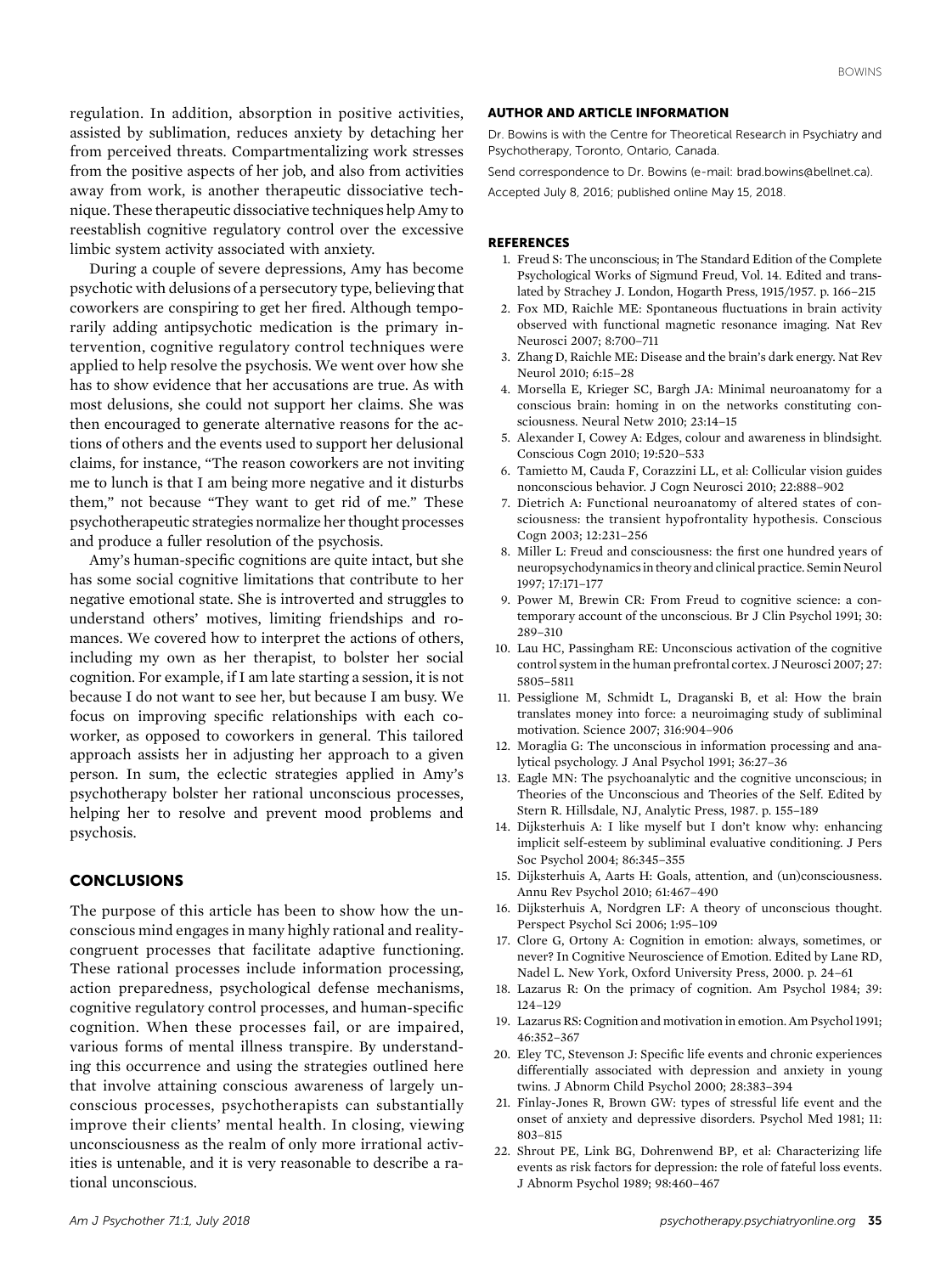- 23. Rozin P, Lowery L, Imada S, et al: The CAD triad hypothesis: a mapping between three moral emotions (contempt, anger, disgust) and three moral codes (community, autonomy, divinity). J Pers Soc Psychol 1999; 76:574–586
- 24. Shaver P, Schwartz J, Kirson D, et al: Emotion knowledge: further exploration of a prototype approach. J Pers Soc Psychol 1987; 52: 1061–1086
- 25. Vrana SR: The psychophysiology of disgust: differentiating negative emotional contexts with facial EMG. Psychophysiology 1993; 30:279–286
- 26. Rozin P, Haidt J, McCauley C: Disgust; in Handbook of Emotions, 2nd ed. Edited by Lewis M, Haviland-Jones JM. New York, Guilford Press, 2000. p. 757–776
- 27. Rozin P, Lowery L, Ebert R: Varieties of disgust faces and the structure of disgust. J Pers Soc Psychol 1994; 66:870–881
- 28. Keltner D, Buswell BN: Embarrassment: its distinct form and appeasement functions. Psychol Bull 1997; 122:250–270
- 29. Izard C: The Psychology of Emotions. New York, Plenum Press, 1991
- 30. Tomkins S: Affect theory; in Emotion in the Human Face. Edited by Ekman P. New York, Cambridge University Press, 1972. p. 353–382
- 31. Beck AT: Cognitive therapy. A 30-year retrospective. Am Psychol 1991; 46:368–375
- 32. Bowins B: How psychiatric treatments can enhance psychological defense mechanisms. Am J Psychoanal 2006; 66:173–194
- 33. Bowins B: Psychological defense mechanisms: a new perspective. Am J Psychoanal 2004; 64:1–26
- 34. Libet B, Gleason CA, Wright EW, et al: Time of conscious intention to act in relation to onset of cerebral activity (readiness-potential). The unconscious initiation of a freely voluntary act. Brain 1983; 106: 623–642
- 35. Soon CS, Brass M, Heinze HJ, et al: Unconscious determinants of free decisions in the human brain. Nat Neurosci 2008; 11:543–545
- 36. Grobstein P: Making the unconscious conscious, and vice versa: a bi-directional bridge between neuroscience/cognitive science and psychotherapy? Cortex 2005; 41:663–668
- 37. Gray JA: The contents of consciousness: a neuropsychological conjecture. Behav Brain Sci 1995; 18:659–722
- 38. Trad PV, Raine MJ: A prospective interpretation of unconscious processes during psychoanalytic psychotherapy. Psychoanal Psychol 1994; 11:77–100
- 39. Ihanus J: The archive and psychoanalysis: memories and histories toward futures. Int Forum Psychoanal 2007; 16:119–131
- 40. Hohwy J: Attention and conscious perception in the hypothesis testing brain. Front Psychol 2012; 3:96. doi: 10.3389/fpsyg.2012. 00096
- 41. Terao K, Matsumoto Y, Mizunami M: Critical evidence for the prediction error theory in associative learning. Sci Rep 2015; 10: 8929. doi: 10.1038/srep08929
- 42. Bowins B: Consciousness and time: a time-based model of the evolution of consciousness. J Behav Brain Sci 2017; 7:9–20
- 43. Beck AT, Clark DA: An information processing model of anxiety: automatic and strategic processes. Behav Res Ther 1997; 35: 49–58
- 44. Nelson RE, Craighead WE: Selective recall of positive and negative feedback, self-control behaviors, and depression. J Abnorm Psychol 1977; 86:379–388
- 45. Tiger L: Optimism: The Biology of Hope. New York, Simon & Schuster, 1979
- 46. Beck A: Cognitive Therapy and the Emotional Disorders. New York, Meridian Books, 1976
- 47. Rachman S: A cognitive theory of obsessions: elaborations. Behav Res Ther 1998; 36:385–401
- 48. Scott J: Psychological treatments for depression. An update. Br J Psychiatry 1995; 167:289–292
- 49. Freud S: The neuro-psychosis of defense; in The Standard Edition of the Complete Psychological Works of Sigmund Freud, Vol. 3. Edited

and translated by Strachey J. London, Hogarth Press, 1894/1964. p. 45–61

- 50. Vaillant G: Adaptation to Life. Boston, Little, Brown, 1977
- 51. Vaillant GE: Ego mechanisms of defense and personality psychopathology. J Abnorm Psychol 1994; 103:44–50
- 52. Trijsburg R, van t'Spijker A, Van HL, et al: Measuring overall defensive functioning with the Defense Style Questionnaire. J Nerv Ment Dis 2000; 188:432–439
- 53. Bond M, Perry JC: Long-term changes in defense styles with psychodynamic psychotherapy for depressive, anxiety, and personality disorders. Am J Psychiatry 2004; 161:1665–1671
- 54. Perry JC: A pilot study of defenses in adults with personality disorders entering psychotherapy. J Nerv Ment Dis 2001; 189: 651–660
- 55. Bowins B: Personality disorders: a dimensional defense mechanism approach. Am J Psychother 2010; 64:153–169
- 56. Bowins B: Defining Mental Illness: Continuums, Regulation, and Defense. New York, Routledge, 2016
- 57. Goldin P: Effects of cognitive–behavioral therapy on neural bases of emotion regulation in social anxiety disorder. Biol Psychiatry 2009; 65(Suppl. 1):1215–1221
- 58. Goldin PR, Manber T, Hakimi S, et al: Neural bases of social anxiety disorder: emotional reactivityand cognitive regulation during social and physical threat. Arch Gen Psychiatry 2009; 66:170–180
- 59. Larson CL, Schaefer HS, Siegle GJ, et al: Fear is fast in phobic individuals: amygdala activation in response to fear-relevant stimuli. Biol Psychiatry 2006; 60:410–417
- 60. Delgado MR, Olsson A, Phelps EA: Extending animal models of fear conditioning to humans. Biol Psychol 2006; 73:39–48
- 61. Freitas-Ferrari MC, Hallak JE, Trzesniak C, et al: Neuroimaging in social anxiety disorder: a systematic review of the literature. Prog Neuropsychopharmacol Biol Psychiatry 2010; 34:565–580
- 62. Hartley CA, Phelps EA: Changing fear: the neurocircuitry of emotion regulation. Neuropsychopharmacology 2010; 35:136–146
- 63. Martin EI, Ressler KJ, Binder E, et al: The neurobiology of anxiety disorders: brain imaging, genetics, and psychoneuroendocrinology. Psychiatr Clin North Am 2009; 32:549–575
- 64. Arnsten AF: Stress signalling pathways that impair prefrontal cortex structure and function. Nat Rev Neurosci 2009; 10:410–422
- 65. Arnsten AF: Prefrontal cortical network connections: key site of vulnerability in stress and schizophrenia. Int J Dev Neurosci 2011; 29:215–223
- 66. Kim SH, Hamann S: Neural correlates of positive and negative emotion regulation. J Cogn Neurosci 2007; 19:776–798
- 67. Hermann A, Schäfer A, Walter B, et al: Diminished medial prefrontal cortex activityin blood-injection-injury phobia. Biol Psychol 2007; 75:124–130
- 68. van Gaal S, Lamme VA, Fahrenfort JJ, et al: Dissociable brain mechanisms underlying the conscious and unconscious control of behavior. J Cogn Neurosci 2011; 23:91–105
- 69. Bowins B: Hypomania: a depressive inhibition override defense mechanism. J Affect Disord 2008; 109:221–232
- 70. Bowins B: A cognitive regulatory control model of schizophrenia. Brain Res Bull 2011; 85:36–41
- 71. Carhart-Harris RL, Erritzoe D, Williams T, et al: Neural correlates of the psychedelic state as determined by fMRI studies with psilocybin. Proc Natl Acad Sci USA 2012; 109:2138–2143
- 72. Chrysikou EG, Thompson-Schill SL: Dissociable brain states linked to common and creative object use. Hum Brain Mapp 2011; 32: 665–675
- 73. Solms M, Turnbill O: The Brain and the Inner World. New York, Other Press, 2002
- 74. Hobson JA, Pace-Schott EF, Stickgold R: Dreaming and the brain: toward a cognitive neuroscience of conscious states. Behav Brain Sci 2000; 23:793–842, discussion 904–1121
- 75. Akiskal HS: The prevalent clinical spectrum of bipolar disorders: beyond DSM-IV. J Clin Psychopharmacol 1996; 16(Suppl 1):4S–14S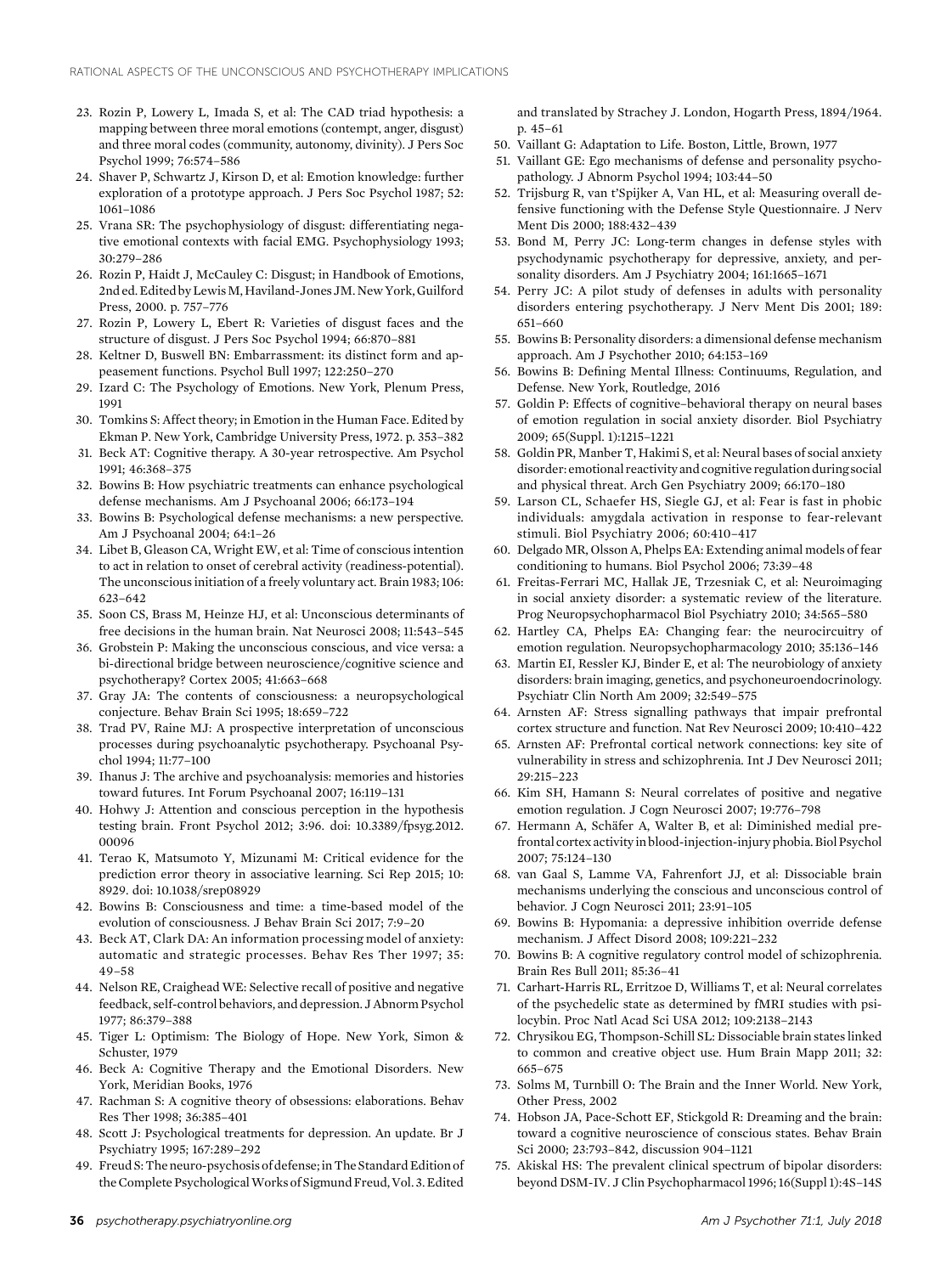- 76. Akiskal HS: Searching for behavioral indicators of bipolar II in patients presenting with major depressive episodes: the "red sign," the "rule of three" and other biographic signs of temperamental extravagance, activation and hypomania. J Affect Disord 2005; 84: 279–290
- 77. Weissman MM, Myers JK: Affective disorders in a US urban community: the use of research diagnostic criteria in an epidemiological survey. Arch Gen Psychiatry 1978; 35:1304–1311
- 78. Cassano GB, Akiskal HS, Savino M, et al: Proposed subtypes of bipolar II and related disorders: with hypomanic episodes (or cyclothymia) and with hyperthymic temperament. J Affect Disord 1992; 26:127–140
- 79. CoryellW, Endicott J, Keller M, et al: Bipolar affective disorder and high achievement: a familial association. Am J Psychiatry 1989; 146: 983–988
- 80. Klein DN, Lewinsohn PM, Seeley JR: Hypomanic personality traits in a community sample of adolescents. J Affect Disord 1996; 38: 135–143
- 81. First MB, Frances A, Pincus HA: DSM-IV-TR Handbook of Differential Diagnosis. Washington, DC, American Psychiatric Publishing, 2002
- 82. Akiskal HS, Pinto O: The evolving bipolar spectrum. Prototypes I, II, III, and IV. Psychiatr Clin North Am 1999; 22:517–534, vii
- 83. Benazzi F, Akiskal HS: Delineating bipolar II mixed states in the Ravenna-San Diego collaborative study: the relative prevalence and diagnostic significance of hypomanic features during major depressive episodes. J Affect Disord 2001; 67:115–122
- 84. Perugi G, Akiskal HS: The soft bipolar spectrum redefined: focus on the cyclothymic, anxious-sensitive, impulse-dyscontrol, and bingeeating connection in bipolar II and related conditions. Psychiatr Clin North Am 2002; 25:713–737
- 85. Wicki W, Angst J: The Zurich Study. X. Hypomania in a 28- to 30-year-old cohort. Eur Arch Psychiatry Clin Neurosci 1991; 240: 339–348
- 86. Eckblad M, Chapman LJ: Development and validation of a scale for hypomanic personality. J Abnorm Psychol 1986; 95:214–222
- 87. Jamison KR, Gerner RH, Hammen C, et al: Clouds and silverlinings: positive experiences associated with primary affective disorders. Am J Psychiatry 1980; 137:198–202
- 88. Johnson SL, Sandrow D, Meyer B, et al: Increases in manic symptoms after life events involving goal attainment. J Abnorm Psychol 2000; 109:721–727
- 89. Koukopoulos A, Sani G, Koukopoulos AE, et al: Duration and stability of the rapid-cycling course: a long-term personal follow-up of 109 patients. J Affect Disord 2003; 73:75–85
- 90. Bowins B: Cognitive regulatory control therapies. Am J Psychother 2013; 67:215–236
- 91. Anderson M, Levy B: Suppressing unwanted memories. Curr Dir Psychol Sci 2009; 18:189–194
- 92. Schardt DM, Erk S, Nüsser C, et al: Volition diminishes genetically mediated amygdala hyperreactivity. Neuroimage 2010; 53:943–951
- 93. Bowins BE: Therapeutic dissociation: Compartmentalization and absorption. Couns Psychol Q 2012; 25:307–317
- 94. Beck A, Rector N, Stolar N, et al: Schizophrenia: Cognitive Theory, Research, and Therapy. New York, Guilford Press, 2009
- 95. Kuller A, Bjorgvinsson T: Cognitive behavioral therapy with a paranoid schizophrenic patient. Clin Case Stud 2010; 9:311–327
- 96. Landa Y, Silverstein S, Schwartz F, et al: Group cognitive behavioral therapy for delusions: helping patients improve reality testing. J Contemp Psychother 2006; 36:9–17
- 97. Kingdon D, Turkington D: Cognitive Therapy for Schizophrenia. New York, Guilford Press, 2005
- 98. Burns JK: Reconciling 'the new epidemiology' with an evolutionary genetic basis for schizophrenia. Med Hypotheses 2009; 72:353–358
- 99. Fiszdon JM, Richardson R, Greig T, et al: A comparison of basic and social cognition between schizophrenia and schizoaffective disorder. Schizophr Res 2007; 91:117–121
- 100. Darwin C: On the Origin of Species. New York, Signet Classic, 1858/ 1859
- 101. Ashby FG, Isen AM, Turken AU: A neuropsychological theory of positive affect and its influence on cognition. Psychol Rev 1999; 106: 529–550
- 102. Bilder RM, Goldman RS, Robinson D, et al: Neuropsychology of first-episode schizophrenia: initial characterization and clinical correlates. Am J Psychiatry 2000; 157:549–559
- 103. Elvevåg B, Goldberg TE: Cognitive impairment in schizophrenia is the core of the disorder. Crit Rev Neurobiol 2000; 14:1–21
- 104. Gross RG, Grossman M: Executive resources. Continuum 2010; 16 (4 Behavioral Neurology):140–152
- 105. Keefe RS, Fenton WS: How should DSM-V criteria for schizophrenia include cognitive impairment? Schizophr Bull 2007; 33: 912–920
- 106. Morice R, Delahunty A: Frontal/executive impairments in schizophrenia. Schizophr Bull 1996; 22:125–137
- 107. Reichenberg A, Caspi A, Harrington H, et al: Static and dynamic cognitive deficits in childhood preceding adult schizophrenia: a 30-year study. Am J Psychiatry 2010; 167:160–169
- 108. Bediou B, Asri F, Brunelin J, et al: Emotion recognition and genetic vulnerability to schizophrenia. Br J Psychiatry 2007; 191:126–130
- 109. Combs DR, Finn JA, Wohlfahrt W, et al: Social cognition and social functioningin nonclinical paranoia. Cogn Neuropsychiatry 2013; 18: 531–548
- 110. de Jong JJ, de Gelder B, Hodiamont PP: Sensory processing, neurocognition, and social cognition in schizophrenia: towards a cohesive cognitive model. Schizophr Res 2013; 146:209–216
- 111. Fett AK, Viechtbauer W, Dominguez MD, et al: The relationship between neurocognition and social cognition with functional outcomes in schizophrenia: a meta-analysis. Neurosci Biobehav Rev 2011; 35:573–588
- 112. Kirkpatrick B, Buchanan RW: The neural basis of the deficit syndrome of schizophrenia. J Nerv Ment Dis 1990; 178:545–555
- 113. Rapp AM, Langohr K, Mutschler DE, et al: Irony and proverb comprehension in schizophrenia: do female patients "dislike" ironic remarks? Schizophr Res Treatment 2014; 2014:841086
- 114. Ballmaier M, Schlagenhauf F, Toga AW, et al: Regional patterns and clinical correlates of basal ganglia morphology in non-medicated schizophrenia. Schizophr Res 2008; 106:140–147
- 115. Bemporad JR: Dementia praecox as a failure of neoteny. Theor Med 1991; 12:45–51
- 116. Mahurin RK, Velligan DI, Miller AL: Executive-frontal lobe cognitive dysfunction in schizophrenia: a symptom subtype analysis. Psychiatry Res 1998; 79:139–149
- 117. Owen MJ: Intellectual disability and major psychiatric disorders: a continuum of neurodevelopmental causality. Br J Psychiatry 2012; 200:268–269
- 118. Waltereit R, Banaschewski T, Meyer-Lindenberg A, et al: Interaction of neurodevelopmental pathways and synaptic plasticity inmental retardation, autism spectrum disorder and schizophrenia: implications for psychiatry. World J Biol Psychiatry 2014; 15: 507–516
- 119. Ancín I, Cabranes JA, Santos JL, et al: Executive deficits: a continuum schizophrenia-bipolar disorder or specific to schizophrenia? J Psychiatr Res 2013; 47:1564–1571
- 120. Blanchard JJ, Bellack AS, Mueser KT: Affective and socialbehavioral correlates of physical and social anhedonia in schizophrenia. J Abnorm Psychol 1994; 103:719–728
- 121. Brandt CL, Eichele T, Melle I, et al: Working memory networks and activation patterns in schizophrenia and bipolar disorder: comparison with healthy controls. Br J Psychiatry 2014; 204: 290–298
- 122. Kuswanto CN, Sum MY, Sim K: Neurocognitive functioning in schizophrenia and bipolar disorder: clarifying concepts of diagnostic dichotomy vs. continuum. Front Psychiatry 2013; 4: 162–169